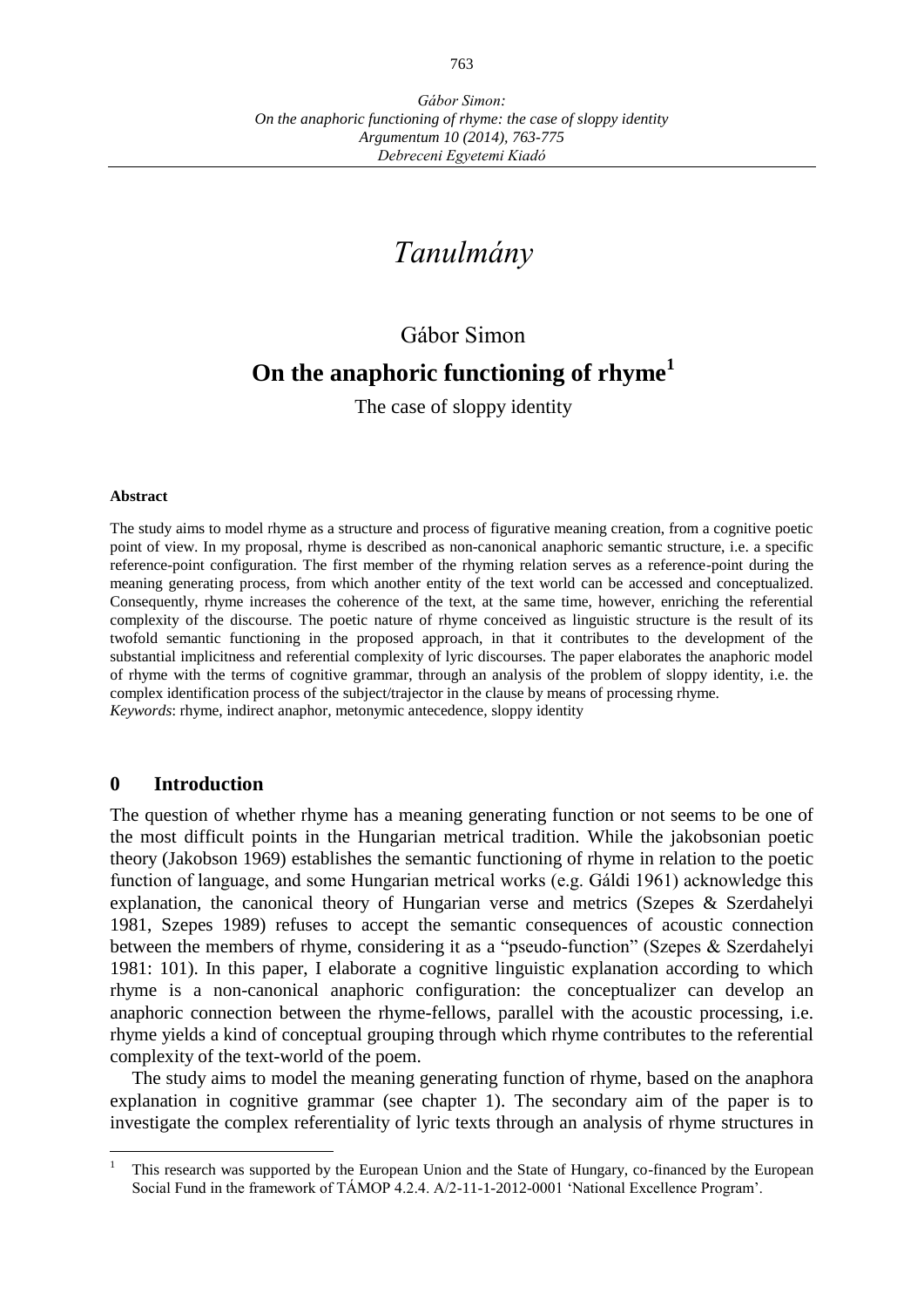two Hungarian modern poems. Consequently, this paper has a cognitive poetic orientation, since the main goal of modelling the anaphoric functioning of rhyme is to demonstrate how rhyme plays a role in the interpretation of a poetic text, in other words how rhyme makes a poetic experience possible; the cognitive grammatical analysis serves to model the specific, non-canonical meaning structure of rhyme.

There are possible alternative explanations of rhyme meaning in cognitive linguistics, of which the most productive is perhaps the conceptual integration model of rhyme. Consider the second rhyme structure (the underlined words) in the stanza below (quoted from the poem "Nyár" of Attila József).

| (1) Aranyos lapály, gólyahír,  | 'Golden plain, marsh marigold,                           |
|--------------------------------|----------------------------------------------------------|
| áramló könnyűségű <u>rét</u> . | Streaming light <u>field</u> .                           |
| Ezüst derűvel ráz a nyír       | The birch is shaking a little breeze                     |
| egy szellőcskét és leng az ég. | with silver serenity and the sky is flying. <sup>2</sup> |

The members of the  $r\acute{e}t - \acute{e}g$  ('field' – 'the sky') rhyme are connected not only in sound: through processing rhyme, a conceptual configuration is developed between the meaning of the rhyme-members: the FIELD and the SKY can be corresponded to each other along the shared conceptual attributes (LIGHTNESS, AERIALNESS) also elaborated by the rest of the stanza. Rhyme symbolizes these conceptual correspondences iconically; it has a conceptual integration configuration in the background. The members of the rhyme are input space builders, and the conceptual background can be formed through building a generic space. The blended space establishes the meaning of the rhyme, as demonstrated in figure 1.



*Figure 1. Conceptual integration model of the rét ‒ ég rhyme*

 $\overline{a}$ 

<sup>2</sup> This and the other translations in the study– which are rough translations in prose – are mine.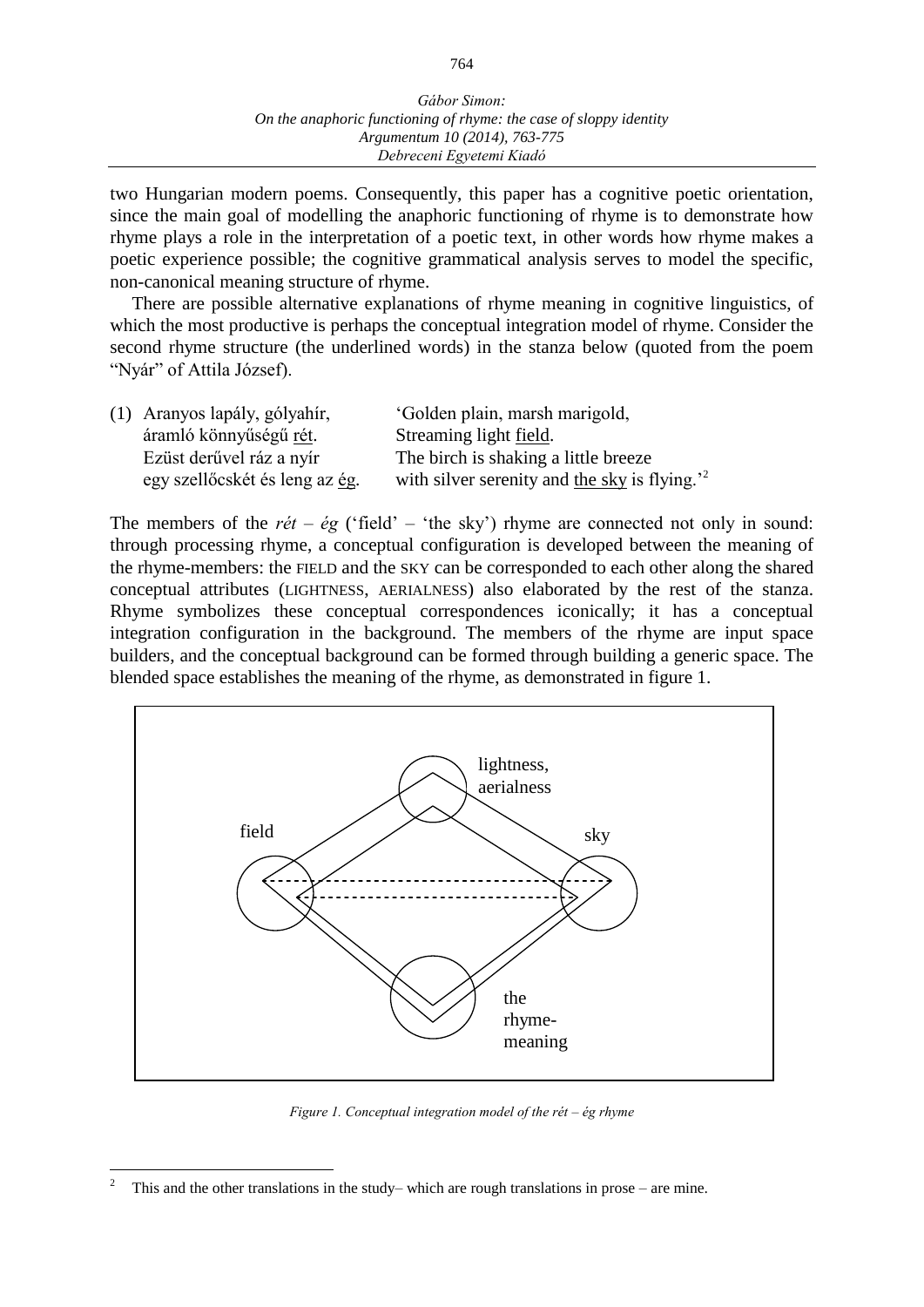#### *Gábor Simon: On the anaphoric functioning of rhyme: the case of sloppy identity Argumentum 10 (2014), 763-775 Debreceni Egyetemi Kiadó*

As a result of this integrating process, new conceptual connections emerge from processing rhyme, hence it multiplies the conceptual connections between the entities of the text world; so rhyme increases the coherence of a text, according to the network model of coherent text representation (see Givón 2007). However, as Turner (2007) pointed out, blend is not a meaning structure; it is part of background cognition, thus with a conceptual integration model we can explain only the conceptual motivatedness of rhyme, not the meaning structure arising from it. Therefore, it is necessary to describe the meaning connection between rhymemembers with the terms of a theory modelling the foreground of cognition, i.e. the semantic configurations of language. Cognitive grammar has proved a useful tool to achieve this aim. From a cognitive grammatical point of view, the relation between the rhyme-fellows is a kind of anaphoric relation, in which the first rhyme is an antecedent, and the second rhyme is a lexical anaphora. I detail the cognitive linguistic model of anaphoric configuration in the next section, and then I demonstrate how it can be applied to model the semantic structure of rhyme.

## **1 The cognitive linguistic explanation of anaphora**

According to the basic theoretical works of Ronald Langacker (1996) and Karen van Hoek (1997, 2003, 2007), anaphoric structure can be described as a kind of reference point configuration (Langacker 2008: 83–85), in which the entity first activated is the reference point, and the entity accessed conceptually via the reference point is the target. The set of potential targets is the dominion of the reference point. The anaphoric structure can be grasped as a kind of conceptual grouping with the terms of the reference point relationship, in which the antecedent functions as the reference point, and the anaphora is the target accessed from the antecedent. From a procedural perspective, the anaphoric structure is a twodirectional searching process: the first sub-process is identifying the antecedent (with which the anaphoric component is related conceptually and referentially), and then the conceptualizer can establish the whole reference point configuration, elaborating conceptually the anaphora as the target from the antecedent.

The identification of the antecedent is the main point of the cognitive linguistic explanation, because it is the basis for extending the category of anaphoric phenomena beyond the canonical co-referential instantiations. Langacker (1996) draws attention to the following: (i) the reference point configuration can extend across sentence boundaries; (ii) to elaborate the reference point configuration there is no need for an explicit antecedent, but for a conceptually salient reference point. In this regard, the canonical solution is the explicit symbolization of a reference point; this is the case of strict antecedence. The non-canonical way of developing anaphoric structure is through metonymic/neighbourhood antecedence, when an elaborated conceptual structure offers access to the required reference point. The anaphoric configuration with metonymic antecedence is an indirect anaphora. The cognitive theory of anaphora sketched above is based on previous investigations: Gensler (1977) and Hirschberg & Ward (1991) concluded in their researches that – unlike in the generativist  $explanation - anaphora$  is not a syntactic phenomenon. Non-canonical, metonymic antecedence is a specific way of grouping entities conceptually. An activated conceptual structure has a properly salient substructure, which functions as the antecedent in the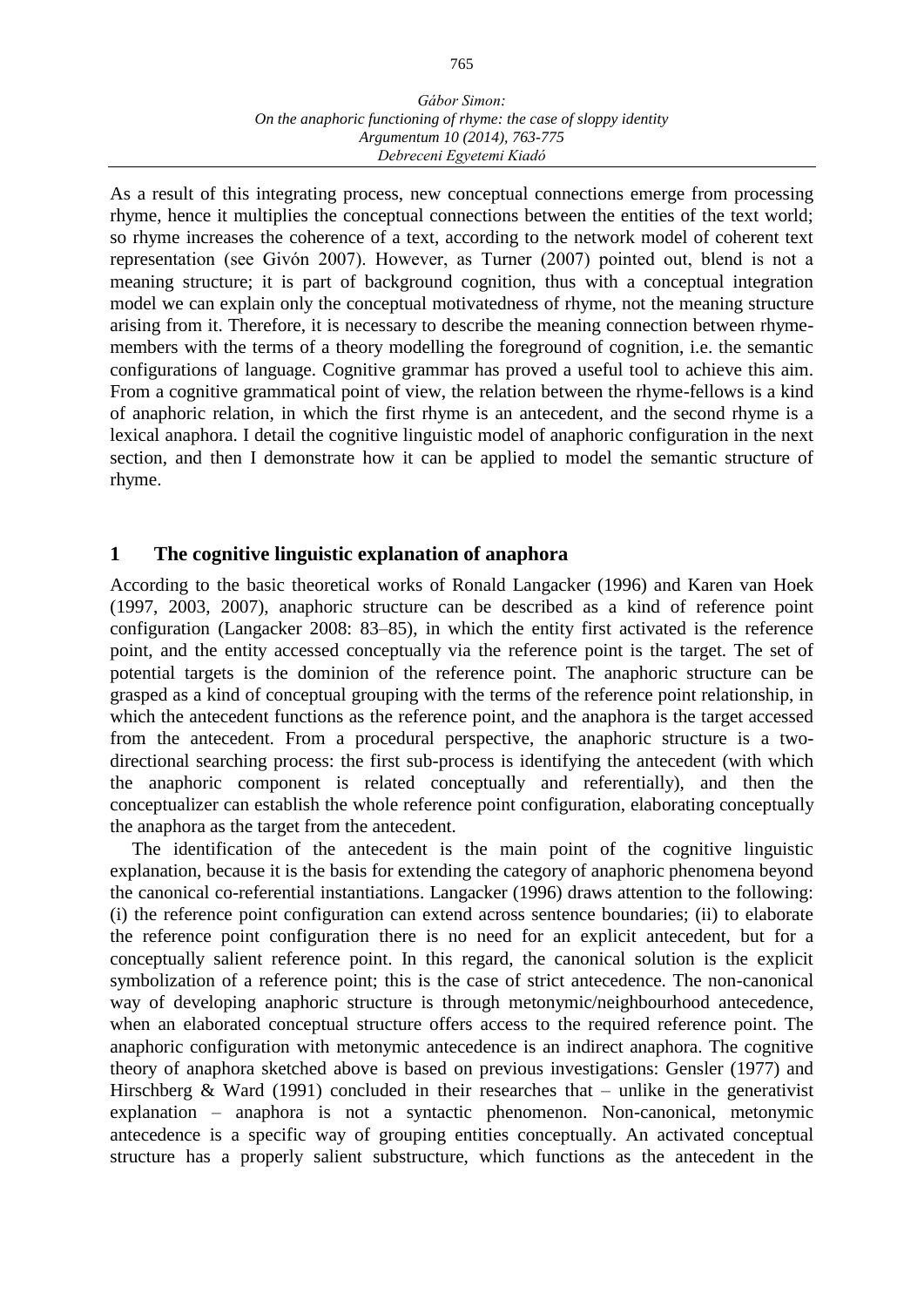discourse. Consider the sentences below, in which the underlined expressions form indirect anaphoric structures based on metonymic antecedence.

## (2)

Remember Mary's party? Wasn't she just the neatest girl you ever saw?

(3)

She speaks excellent French even though she's never lived there.

There is a frame-based connection between the underlined elements: between the concept of a PARTY and its PARTICIPANTS, as well as between the concept of a LANGUAGE and its SPEECH AREA. These conceptual connections make a metonymic shift from the frame to a particular element, or from one frame-element to another, possible. It is also the background process of indirect anaphora.

## **2 The anaphoric structure of rhyme**

The crucial sub-process of establishing an anaphoric configuration – especially in the case of indirect anaphora  $-$  is to identify the antecedent. Karen van Hoek (2003: 182) defines the factors that influence the selection of a reference point from the textual context: these are prominence, linear order and conceptual connectivity. Consider that (i) the first member of the rhyme has phonological and hence discursive prominence, (ii) there is a conceptual connection between rhyme-fellows modelled with the terms of conceptual integration, and (iii) the first rhyme has linear priority, it can function as metonymic antecedent, and the second rhyme-member can be elaborated as the target of a reference point configuration. At this point, we can realize that the generation of rhyme meaning is not a unidirectional process: the anaphoric semantic structure is the consequence of an emerging conceptual integration on the one hand, but on the other, the metonymic, frame-based relationship established between the rhyme-fellows yields new conceptual connections, enriching the conceptual background.

With the help of the semantic model of rhyme proposed here, we can refine the description of rhyme meaning demonstrated above.

(4)

" (…) áramló könnyűségű rét, (…) leng az ég"

The conceptualizer elaborates the rhyme structure semantically when he processes its second member: he identifies the first member as the antecedent/reference point through a backward searching process starting from the second member, and then, again, accesses the second member as the anaphora/target. Consequently, the conceptualizer anchors the rhyme-fellows together anaphorically: he begins the semantic elaboration of rhyme from the concept of RÉT (FIELD), and activates the concept of ÉG (SKY) in the dominion of the concept RÉT (FIELD), hence he associates two conceptually delimited areas of the text world; in this case, two vertically distinct horizontal regions are related referentially. The referential connections can be detailed further through running the blend, which strengthens the frame-based relationship between the rhyme-fellows. From these follows that in the case of rhyme the meaning creating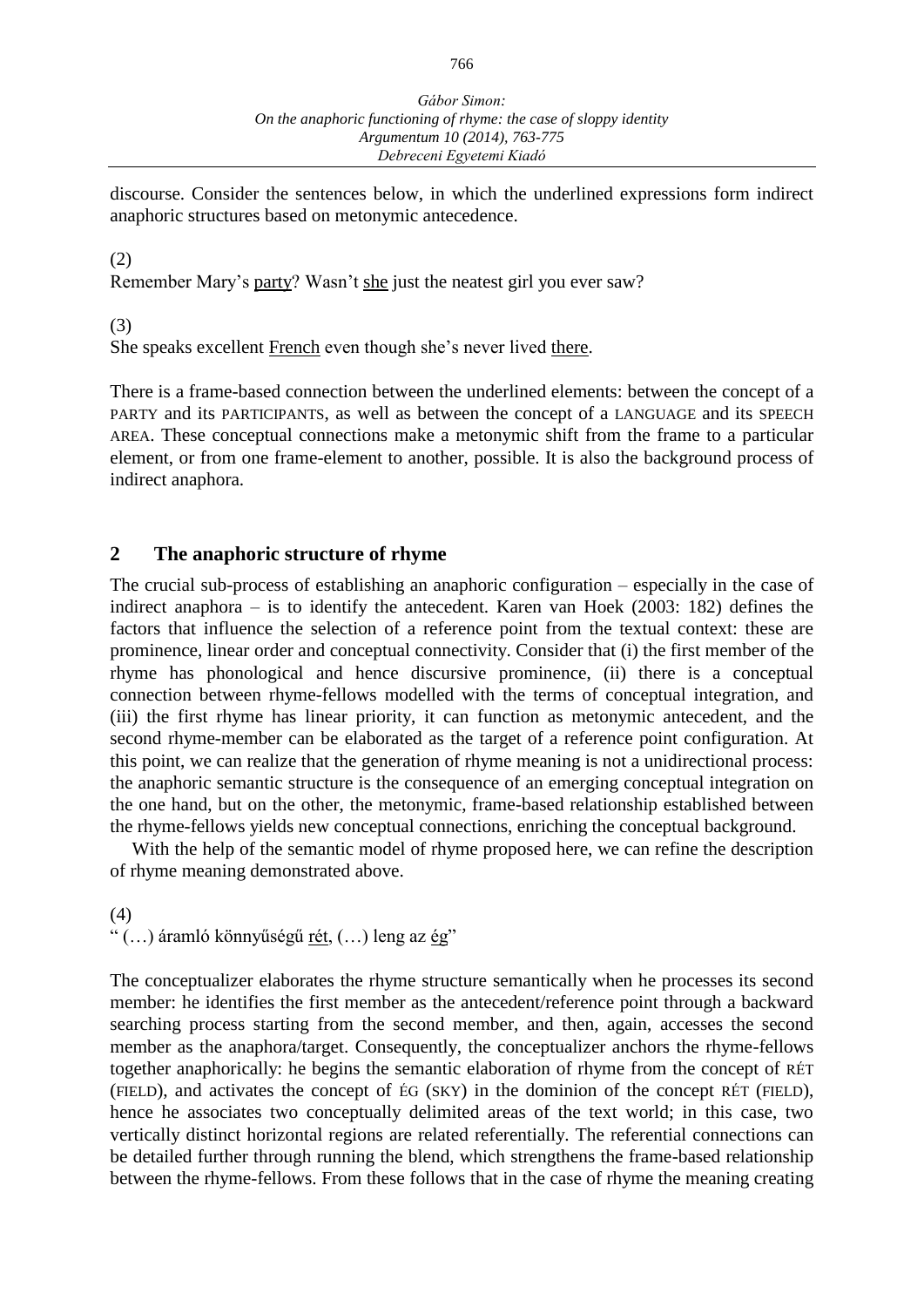#### *Gábor Simon: On the anaphoric functioning of rhyme: the case of sloppy identity Argumentum 10 (2014), 763-775 Debreceni Egyetemi Kiadó*

process has a specific order: at first the language user recognizes the possible conceptual relation between the rhyme fellows, from the first member to the second, according to the phonological resemblance; then he elaborates this relation semantically through establishing an anaphoric (reference point) configuration, which sub-process refines the conceptual connections within the rhyme along the symbolic structures of it; thus the conceptualizer enriches the conceptual background in the course of building the anaphoric semantic structure of the rhyme. Tthe whole process of it can be characterised as a bidirectional meaning creation.

I examine another example from the same poem of Attila József. In this case, the first member of the rhyme is a verbal expression, hence the conceptual integration model seems to be problematic in the description of rhyme meaning.

(5)

| Jön a darázs, jön, megszagol, | The wasp is coming, it is sniffing,     |
|-------------------------------|-----------------------------------------|
| dörmög s a vadrózsára száll.  | It is growling and flying on the briar. |
| A mérges rózsa meghajol -     | The angry briar is bowing $-$           |
| vörös, de karcsú még a nyár.  | The summer is red but slim so far.'     |

We can start the analysis of the semantic structure with the verbal component of the rhyme. The conceptual structure of the verb *száll* ('flies') has a focally prominent schematic participant, the primary figure of the process called the trajector in cognitive grammar. In the process of construal, the trajector of the verb is salient enough to serve as a reference point from which potential targets can be accessed. (The only specification of these targets is the ability to fly in both literal and in figurative senses). In terms of cognitive anaphora theory the salient subpart of the schematic structure of the verb (i.e. the trajector) becomes the metonymic antecedent of the configuration, and the second member of the rhyme, the *nyár* ('summer') nominal, becomes the target component. This semantic analysis confirms that an anaphoric configuration can be based not only on linguistically explicated semantic components, but also conceptually accessible and properly salient (sub)structures. The other conclusion of the analysis is the affirmation of extending the notion of anaphora from coreference configurations to cases based on conceptual connectivity. Rhyme may be a very peripheral instantiation of the anaphora schema; however, a good rhyme is motivated by a strong conceptual relationship between its members, and through it, rhyme contributes to the referential complexity of the text. As we have seen, the meaning of the rhyme can be related to other figurative semantic structures, such as metaphor and metonymy. To properly understand this relationship certain other cognitive grammatical notions are needed.

## **3 The notion of sloppy identity**

As a result of investigating the instantiations of pronominal anaphora from a cognitive grammatical point of view, Langacker (1996) circumscribes the phenomenon of sloppy identity. The vantage point of analysing the structure is metonymic antecedence, when an explicit pronominal anaphora has a schematic component as its antecedent. Consider the following sentences (for other examples see the appendix of Hirschberg & Ward 1991: 118‒119).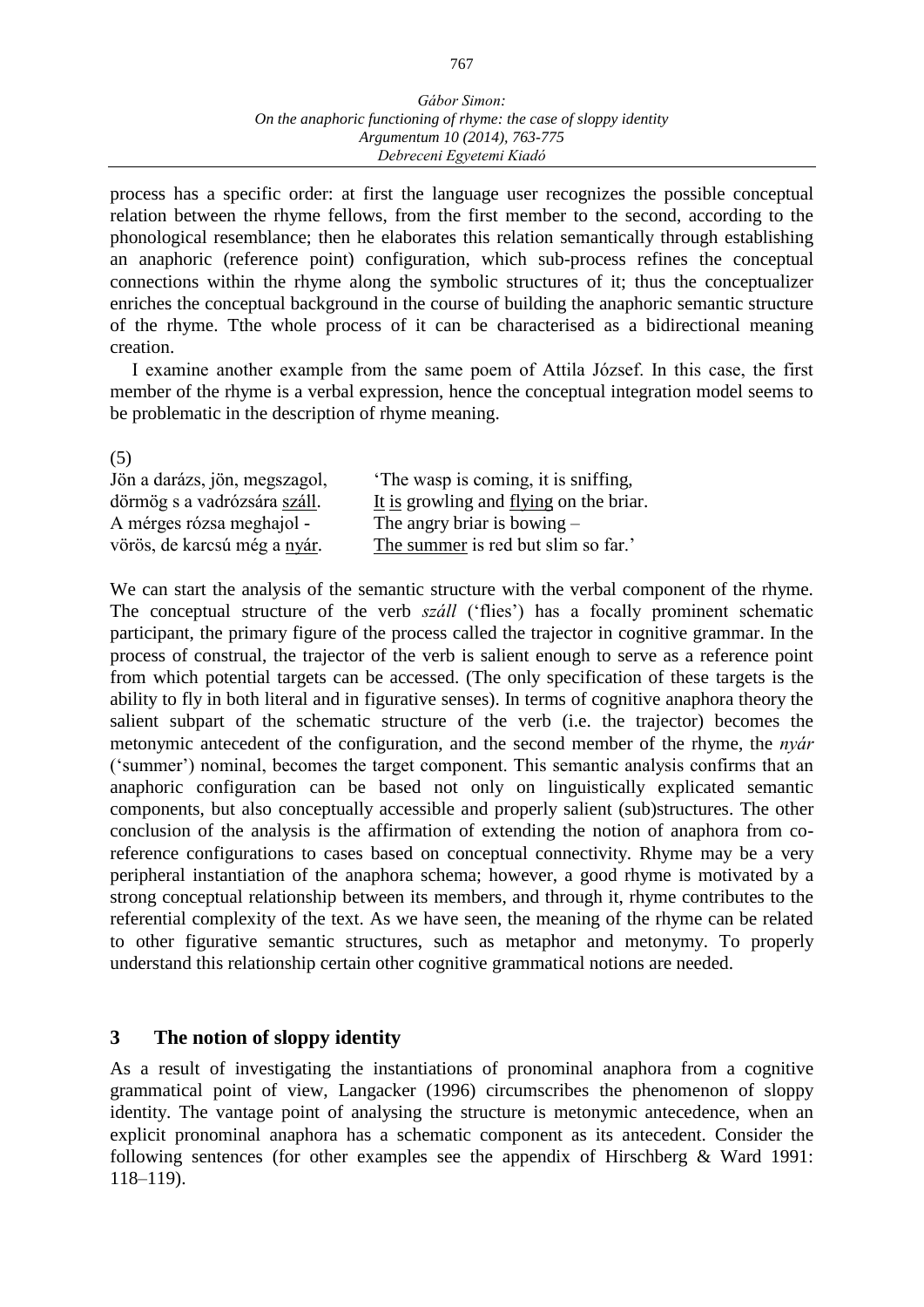## (6)

Jeff raises his hand, and Bill did so too.

## (7)

Peter shouted his mouth off, and Mark could not keep it shut either.

These sentences have two alternative readings: there is an interpretation in which two actors do the same activity with a part of their bodies ('Jeff and Bill raise Jeff's hand', or 'Peter and Mark shouted Peter's mouth off'); in the other, the two people take part in two referentially distinct events (both actors manipulate their own bodies). It is obvious that language users regard the second interpretation as natural and conventional, but the cause of this evaluation is probably worth detailing. The key of the interpretation is that the real antecedent of the pronominal anaphor is not the elaborated participant (the linguistically explicated landmark) of the conceptual scene, but the salient participant or substructure of an activated schema. In other words, there are two analogous events on the objective scene, which are distinct on the instantiation plane of construal, while on the type plane, i.e. on the plane of activated conceptual schemas, these events are categorized and sanctioned by the same schematic structure. This complex conceptual and referential relationship is demonstrated in the following diagram. (The circles and the squares designate the schematic participants of the process symbolized by the verb, the bold lines indicate that the schema on the type plane is in the foreground of attention in the course of construal, and the broken lines designate the sanctioning relationship between the schema and instantiation, according to the marking conventions of cognitive grammar.)



*Figure 2. Schematic semantic structure of (6) and (7) sentences*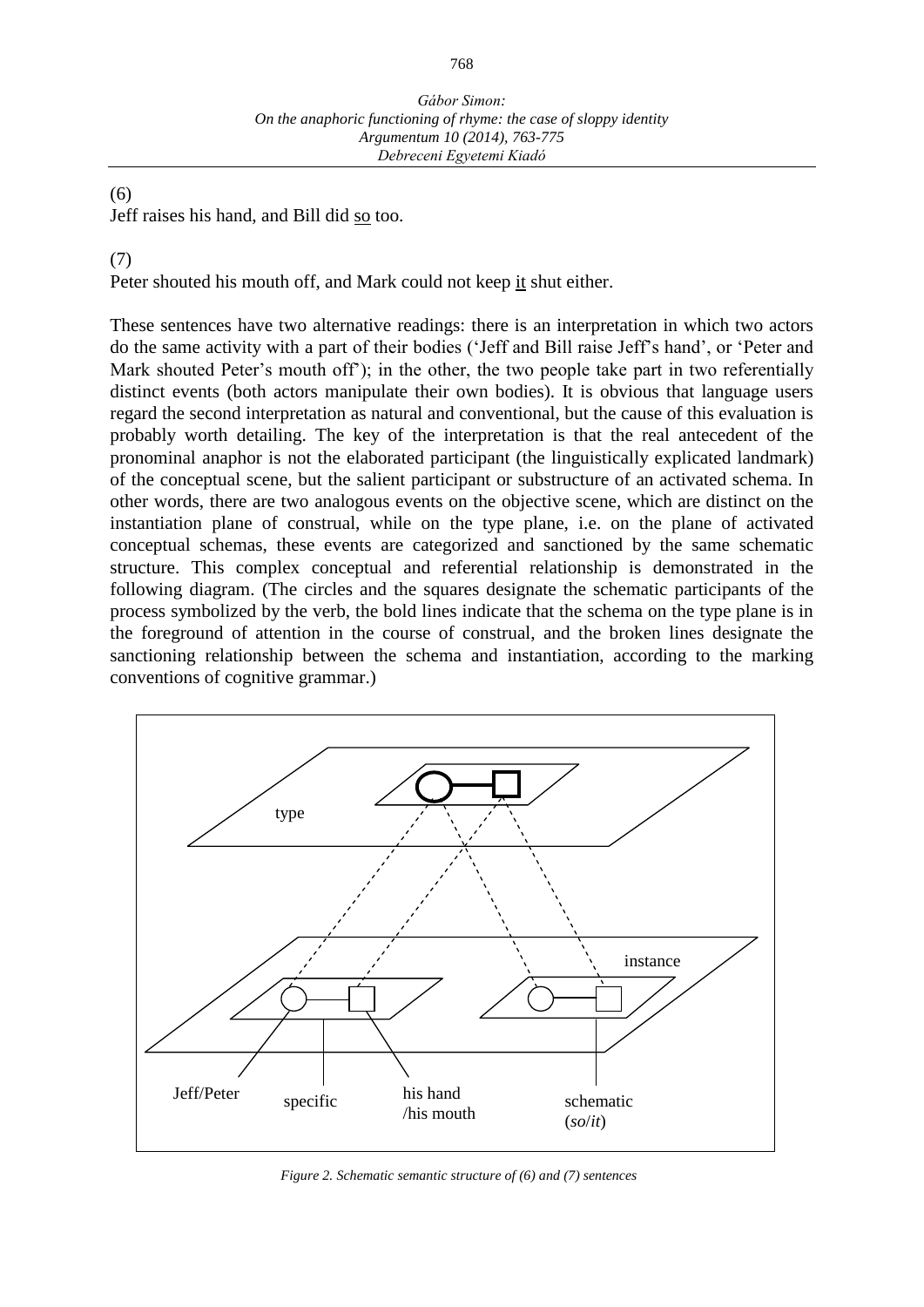#### *Gábor Simon: On the anaphoric functioning of rhyme: the case of sloppy identity Argumentum 10 (2014), 763-775 Debreceni Egyetemi Kiadó*

We can see in the diagram that there is a surface analogy between the actual events in the scene, which makes their conceptual joining possible. Consequently, the instantiations are identical on the type plane, thus the pronominal symbolization is sufficient, and is interpretable without any problem. This phenomenon is called sloppy identity in the linguistic tradition. In order to apply the semantic explanation of sloppy identity to rhyming structures and to investigate how the notion of sloppy identity is useful in the explanation of the anaphoric functioning of rhyme, it is worth re-analyzing the stanza from Attila József's poem.

(8)

| Jön a darázs, jön, megszagol, | The wasp is coming, it is sniffing,     |
|-------------------------------|-----------------------------------------|
| dörmög s a vadrózsára száll.  | It is growling and flying on the briar. |
| A mérges rózsa meghajol -     | The angry briar is bowing -             |
| vörös, de karcsú még a nyár.  | The summer is red but slim so far.'     |

In the course of construing the objective scene, the schema of *száll* ('flies') becomes active, its trajector is elaborated by the *darázs* ('wasp') nominal. However, rhyme initiates another semantic relationship, in which the trajector of the verb functions as antecedent, and its anaphora is the second member of the rhyme, the *nyár* ('summer') nominal. Thus, rhyme makes a sloppy interpretation possible, in which the activated schematic structure of the verb offers a sanctioning structure on the type plane, and hence the two nominals belong to the same schema. The complexity of sloppy interpretation resides in the difference between the processes related through rhyme. As a consequence of rhyme, the referentially distinct events of the wasp's flying (physical motion) and the summers' flying (metaphorical motion, based on the TIME IS MOTION conceptual metaphor) are mapped onto each other, establishing a new conceptual and referential relationship, not only between the entities of the text world (between the WASP and the SUMMER), but also between the sanctioning schemas on the type plane. The following figure demonstrates this complex semantic process, mapping two phases of the construal process onto one diagram. (The dotted-broken arrow indicates the second phase of construal, the emergence of correspondences between the schemas on the type plane.)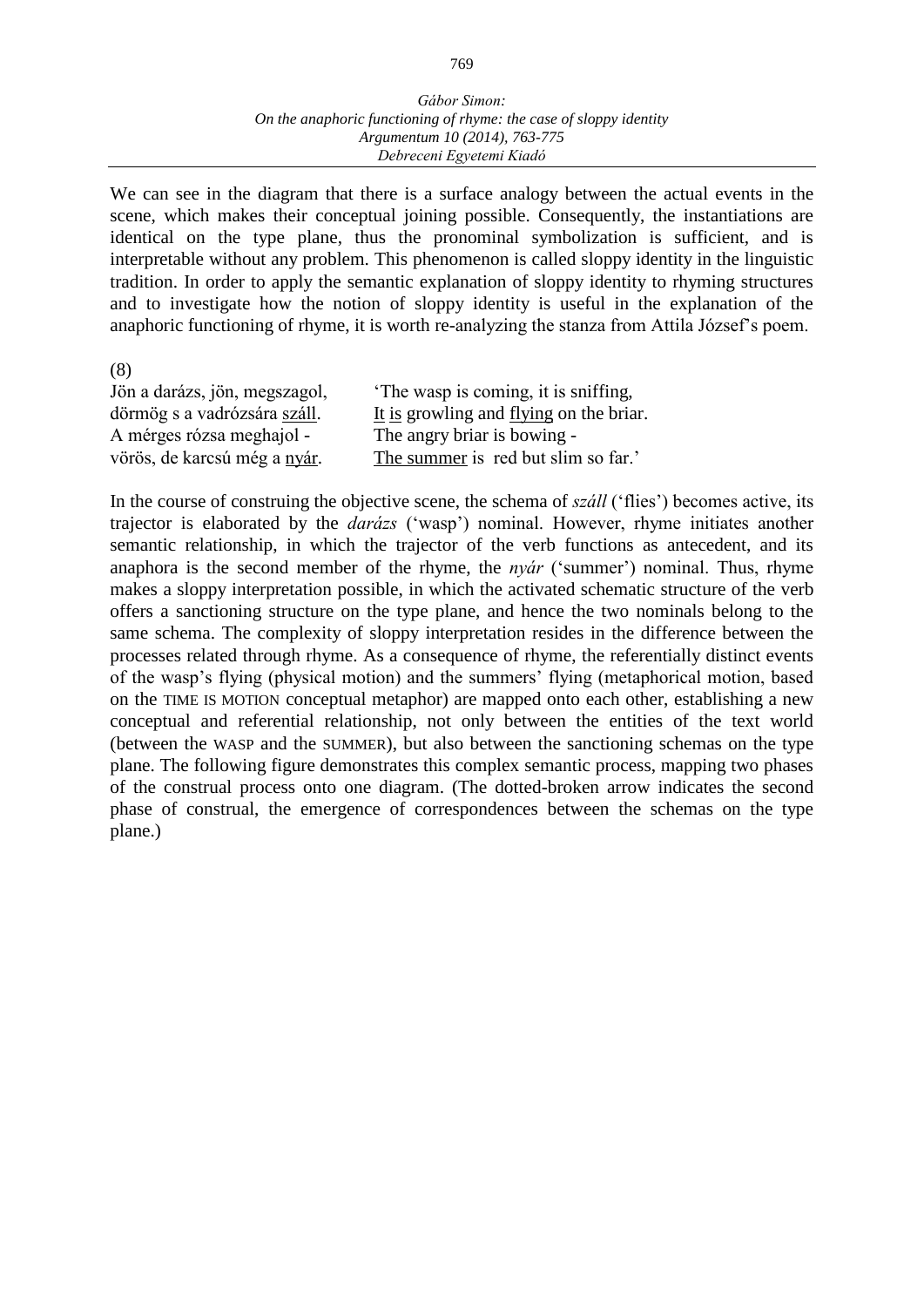*Gábor Simon: On the anaphoric functioning of rhyme: the case of sloppy identity Argumentum 10 (2014), 763-775 Debreceni Egyetemi Kiadó*



*Figure 3. Semantic structure of sloppy interpretation in the case of száll – nyár rhyme*

As we can see, the essential poetic function of rhyme is not only to initiate various conceptual connections between the entities of the text world, but also to map one schematic semantic structure onto another, which makes the referential interpretation of the poem quite different compared to prose. In this semantic model of rhyme, the conceptual background is partly a motivating structure of rhyme meaning, but on the other hand, it is the result of the mappings established on the type plane, between the schemas, since the conceptualizer elaborates the conceptual integration of SUMMER and WASP as a consequence of their sloppy identification through a verbal schema.

## **4 Complex analysis of a poetic text**

In the last section of the paper, I try to apply the proposed semantic model of rhyme to a whole poem, demonstrating its interpretive efficiency. In addition, the analysis sheds some light upon the multiple sources of poetic effect: as we will see, rhyme, inversion in word order and the division of the text into lines contribute to some kind of referential ambiguity in the interpretation, which results in the complexity of the text world of the poem. For the sake of simplicity I have chosen a very short poem containing only four lines, because, due to its brevity, it can be demonstrated appropriately how the microstructures of the composition take part in the interpretation of the macrostructure. The analysed poem is by Noémi László, and is entitled "Ahol lakunk" ('Where we live').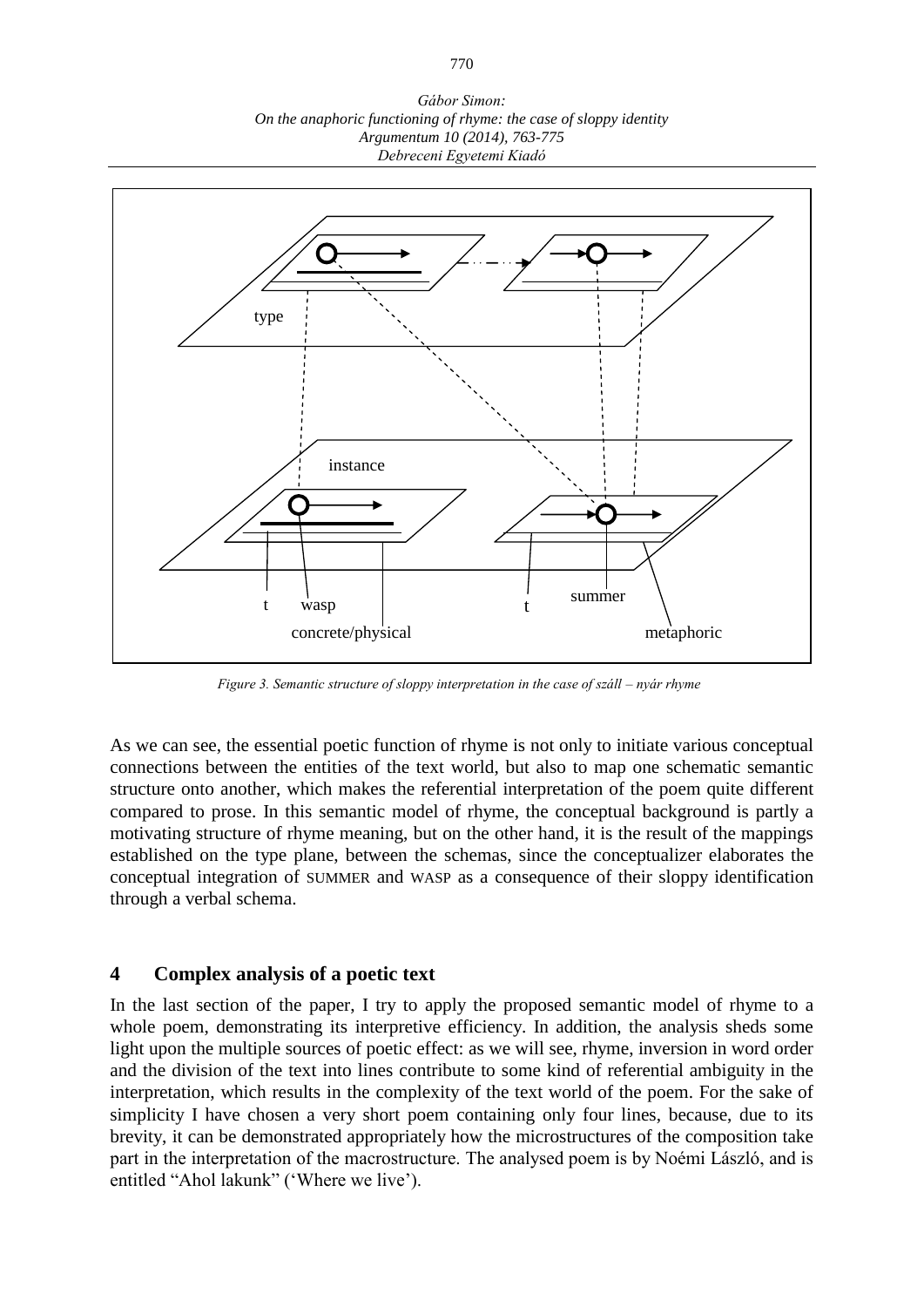

The first important connection is symbolized by nominal inflection in Hungarian (designated by the short bold arrow): *a szerelem hasát [a nappal] sütteti* ('the love basks its tummy [by the sun]'). It is a possessive structure, which is a reference point configuration in cognitive grammar: according to its semantic arrangement, the possessor functions as the reference point from which the possessed entity is accessible. In the poem the LOVE participant becomes a reference point in a strict interpretation. However, the FURY entity also functions as the metonymic antecedent (designated by the short broken arrow): because of inversion the conceptualizer processes the nominal with a possessive inflection (symbolizing the possessed entity in Hungarian) before he processes the original possessor, and from the inflectional morpheme he makes an inference and identifies the possessor with the processed entity of FURY. Thus, inversion initiates a sloppy interpretation in which FURY and LOVE are related through the possessive structure, both functioning as reference points. Consider the following diagram, in which the bold broken line designates the sloppy identification of the FURY participant with the primary figure of the other verbal schema.

*Gábor Simon: On the anaphoric functioning of rhyme: the case of sloppy identity*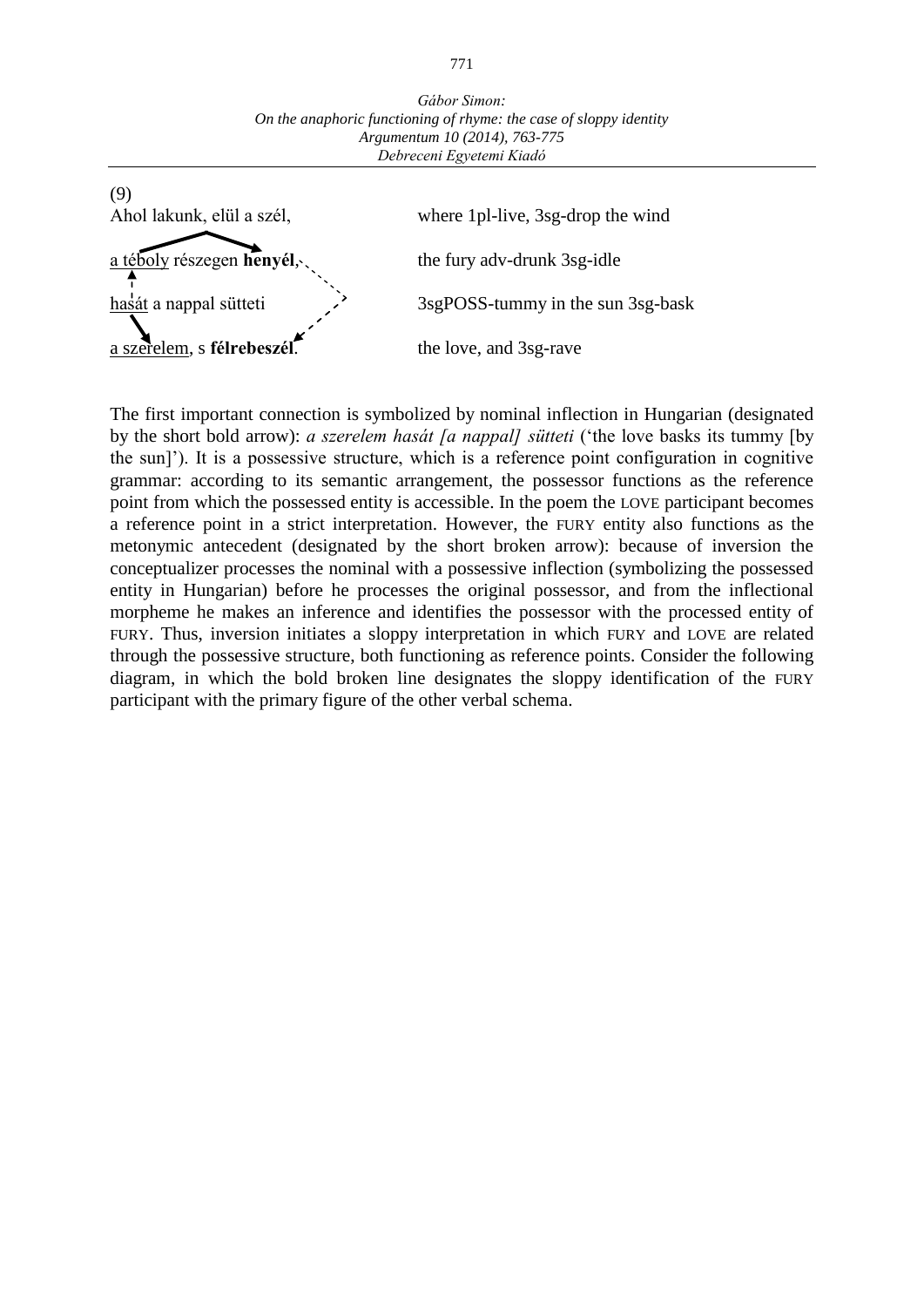*Gábor Simon: On the anaphoric functioning of rhyme: the case of sloppy identity Argumentum 10 (2014), 763-775 Debreceni Egyetemi Kiadó*



*Figure 4. Schematic structure of sloppy interpretation initiated by inflection and inversion*

The rhyme at the end of the second and fourth lines increases the referential connection between FURY and LOVE through another construal of sloppy identity, in the course of processing the indirect anaphoric structure. The first member of the rhyme (*henyél* 'idles') provides its primary figure as a salient reference point, from which the prominent participant of the second member of the rhyme, i.e. the trajector of the verb *félrebeszél* ('raves') is elaborated conceptually as the target of the configuration.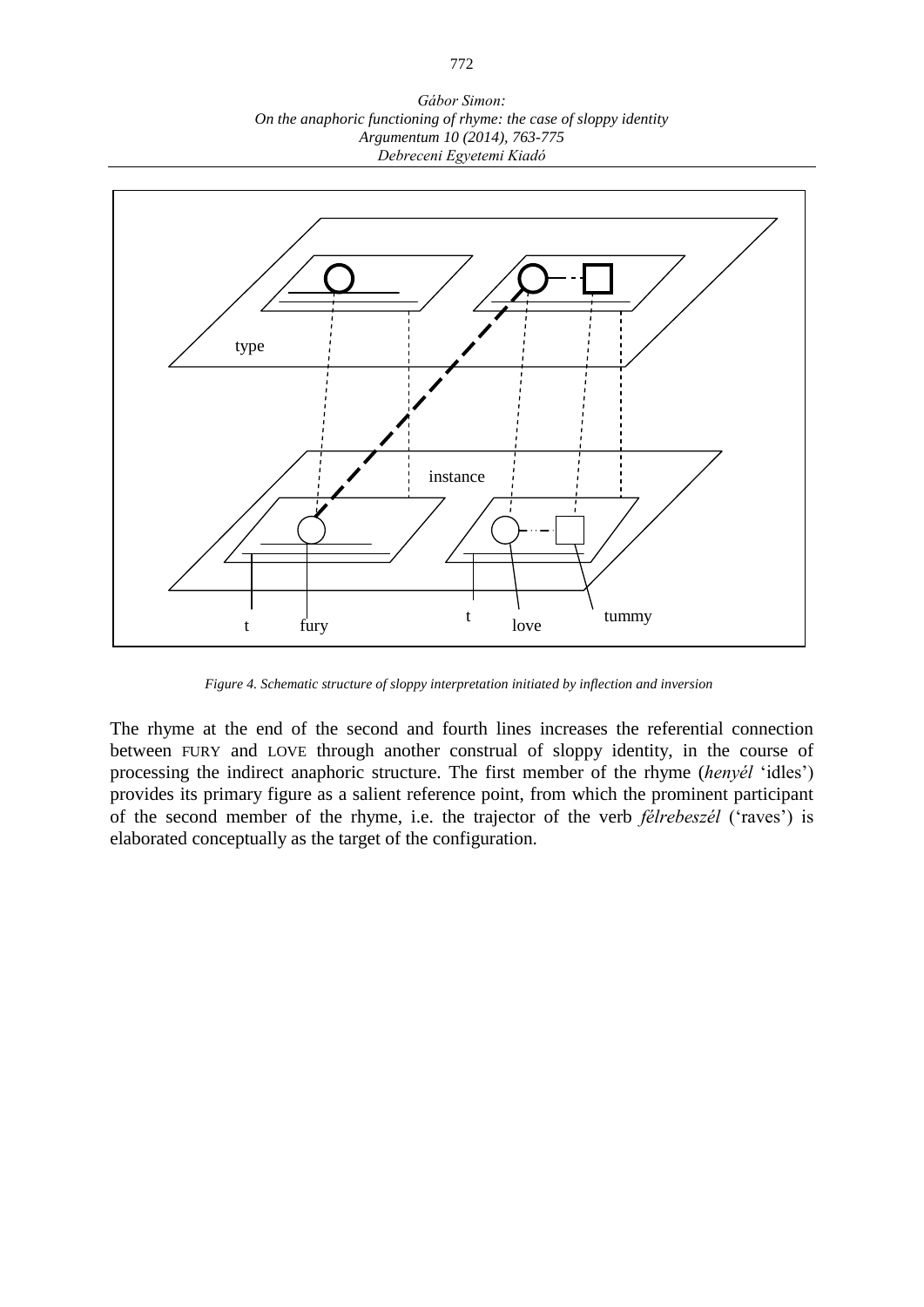*Gábor Simon: On the anaphoric functioning of rhyme: the case of sloppy identity Argumentum 10 (2014), 763-775 Debreceni Egyetemi Kiadó*



*Figure 5. Schematic structure of sloppy identification initiated by the rhyme*

There are two effects of the rhyme: (i) the FURY participant elaborates the primary figure of both verbs; (ii) the schemas of the verbs are mapped onto each other, and some correspondences emerge between their focal participants. As a result, rhyme supports the sloppy interpretation initiated by inversion in word order; however, not only do the entities in the text world become referentially connected, but the verbal schemas function as component structures of a complex anaphoric composite.

The conceptual specification of the region where the poetic subject lives can be characterized by the mental disposition of suppression, derangement and aimlessness. These feelings are related to the state of love, and in my interpretation, the poem aims to grasp the essence of love and its effects on the environment in the subject's emotions and cognition through poetic structures. Among the poetic structures of the text, rhyme has great significance in representing the emotions and mental states experienced by the poetic subject through developing referential ambiguity at the conceptual and semantic construal of the objective scene in the text world. The anaphoric model of rhyme seems to be an adequate explanation for the vagueness of poetry, because the semantic description of the functioning of rhyme brings the meaning of the text from the obscurity of individual emotions and intuitions into the light of analysis of linguistic structures using the terms of cognitive grammar. From this perspective, the dynamicity and multiplicity of interpretation reside in the different possibilities of the conceptual grouping of entities in the text world symbolized iconically by the indirect anaphoric configuration and sloppy identification of rhyme.

The poetic subject performs through language the sensations and emotions felt through constantly being in love in the area where she lives (i.e. in an environmental specification), a feeling which is similar to fury, drunkenness and aimless idling. The poetic text does not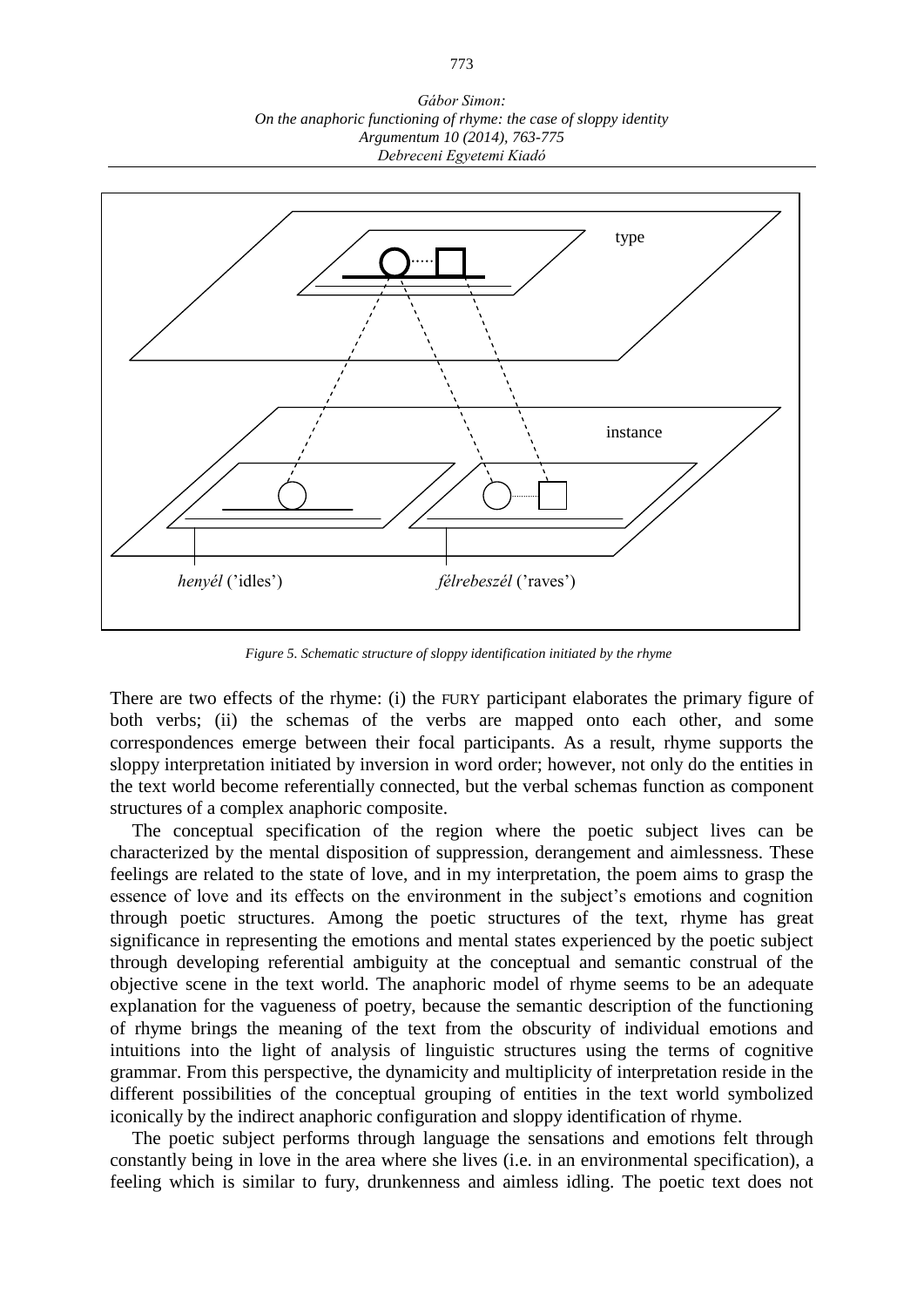represent these feelings and emotions, nor does it mirror them by using linguistic structures, but it forms their image – not an image similar to the experienced state, but the image of the experienced state. As Margaret Freeman (2009: 174) points out, feeling, form and meaning are "all intertwined components of the cognitive processes of the embodied human mind or "minding" in language and literature", and the most important task of cognitive poetics is to find ways to explain and model these connections. With the anaphoric model of rhyme, I have tried to demonstrate how we could carry out this task in relation to rhyme.

## **5 Conclusions**

The most important findings from the cognitive linguistic modelling of rhyme can be summarized as follows. Rhyme increases the referential density of a poetic text by initiating new correspondences and extensions at the schematic level of construal and conceptualization, in the process of dynamic meaning generation. The main result of processing rhyme is that the conceptualizer develops new conceptual connections and correspondences between the entities in the text world. The emerging conceptual relationship can be explained semantically with the terms of indirect anaphora and metonymic antecedence. The first member of the rhyming structure functions as the antecedence, the second member is the anaphora. There is a metonymic shift from a conceptually activated frame to a frame element, or from a conceptually salient substructure of a schema to another conceptual structure. This conceptual connection is the background of the anaphoric relationship: the antecedent functions as a reference point from which the anaphoric target becomes accessible. The explanation detailed here can be applied to both nominal and verbal rhymes: in the first case, the rhyming nominals form an anaphoric configuration; in the case of verbal rhyme-fellows the focally prominent substructure of the verbal schema functions as the reference point (antecedent), or target (anaphora). An additional consequence of rhyme processing is the emergence of new correspondences between the rhyming verbal schemas: these schematic structures are mapped onto each other, or one schema sanctions the referentially distinct events symbolized by the rhyme-members. Thus, processing rhyme initiates the schematic identification of their schemas or schematic substructures. This semantic phenomenon can be characterized as sloppy identity, known from the theory of pronominal anaphora.

It is important to note that both metonymic and metaphorical processes contribute to create rhyme meaning: the metonymic shift from a frame to its participant grounds the anaphoric configuration conceptually, while the result of elaborating the configuration is the emergence of new conceptual correspondences between entities and processes similar to metaphors. The main conclusion of the description proposed is that rhyme contributes to the reference of a poem at the level of schemas, and its semantic effect develops in the dynamic process of resanctioning an elaborated instantiation. Its poetic function is to provide dynamic processes for semantic rearrangement, i.e. a specific way of minding, making the felt life of the poetic subject interpretable.